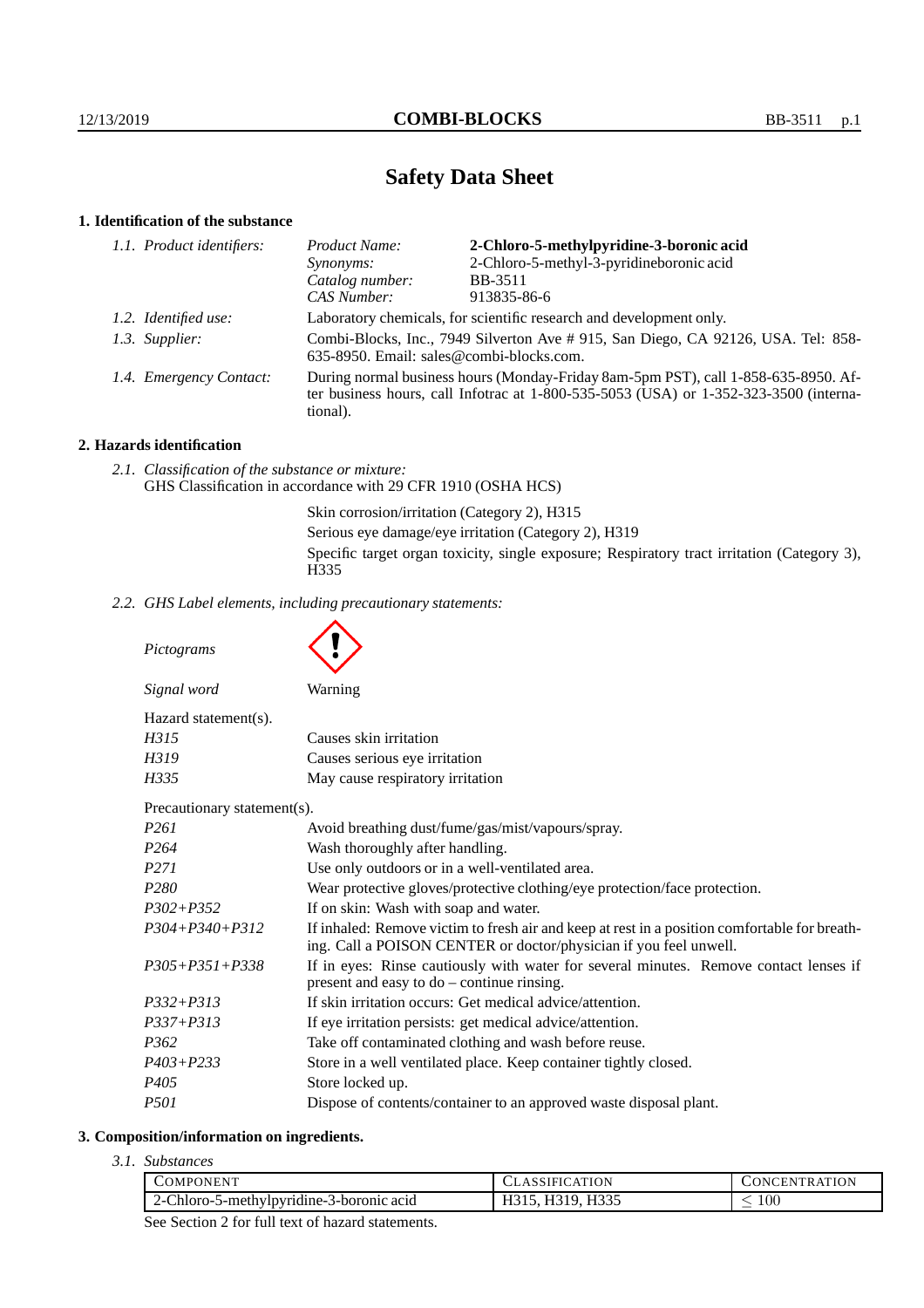### **4. First aid measures**

*4.1. Description of first aid measures.*

| General advice:          | Consult a physician. Show this safety data sheet to the doctor in attendance. Move out of<br>dangerous area.                                         |
|--------------------------|------------------------------------------------------------------------------------------------------------------------------------------------------|
| If inhaled:              | Remove victim to fresh air and keep at rest in a position comfortable for breathing. Call a<br>POISON CENTER or doctor/physician if you feel unwell. |
| In case of skin contact: | Wash with soap and water.                                                                                                                            |
| In case of eye contact:  | Rinse cautiously with water for several minutes. Remove contact lenses if present and<br>easy to $do$ – continue rinsing.                            |
| If swallowed:            | Wash out mouth with copious amounts of water for at least 15 minutes. Seek medical<br>attention.                                                     |

- *4.2. Most important symptoms and effects, both acute and delayed:* See Section 2.2 and/or in Section 11.
- *4.3. Indication of any immediate medical attention and special treatment needed:* No data.

#### **5. Fire fighting measures**

- *5.1. Extinguishing media:* Use dry sand, dry chemical or alcohol-resistant foam for extinction.
- *5.2. Special hazards arising from the substance or mixture:* Carbon monoxide, nitrogen oxides, hydrogen chloride.
- *5.3. Advice for firefighters:* Wear self-contained breathing apparatus for firefighting if necessary.
- *5.4. Further information:* No data available.

#### **6. Accidental release measures**

- *6.1. Personal precautions, protective equipment and emergency procedures:* Ensure adequate ventilation. Use personal protective equipment.
- *6.2. Environmental precautions:* Should not be released into the environment. See Section 12 for additional ecological information.
- *6.3. Methods and materials for containment and cleaning up:* Sweep up or vacuum up spillage and collect in suitable container for disposal.
- *6.4. Reference to other sections:* Refer to protective measures listed in Sections 8 and 13.

#### **7. Handling and storage**

- *7.1. Precautions for safe handling:* Avoid contact with skin and eyes. Avoid inhalation of vapour or mist. Keep away from sources of ignition - No smoking. Take measures to prevent the build up of electrostatic charge. For precautions see section 2.2.
- *7.2. Conditions for safe storage, including any incompatibilities:* Store refrigerated. Keep container tightly closed in a dry and well-ventilated place. Containers which are opened must be carefully resealed and kept upright to prevent leakage.
- *7.3. Specific end use(s):* Laboratory chemicals, for scientific research and development only.

#### **8. Exposure Controls / Personal protection**

*8.1. Control parameters:*

*Components with workplace control parameters:* Contains no substances with occupational exposure limit values.

*8.2. Exposure controls:*

*Appropriate engineering controls:* Ensure that eyewash stations and safety showers are close to the workstation location. Ensure adequate ventilation, especially in confined areas. Use only under a chemical fume hood.

*Personal protective equipment:*

| Eye/face protection: | Wear appropriate protective eyeglasses or chemical safety goggles as described by OSHA's<br>eye and face protection regulations in 29 CFR 1910.133 or European Standard EN166.                                                                                                                                         |
|----------------------|------------------------------------------------------------------------------------------------------------------------------------------------------------------------------------------------------------------------------------------------------------------------------------------------------------------------|
| Skin protection:     | Handle with gloves. Gloves must be inspected prior to use. Use proper glove removal<br>technique (without touching glove's outer surface) to avoid skin contact with this product.<br>Dispose of contaminated gloves after use in accordance with applicable laws and good<br>laboratory practices. Wash and dry hands |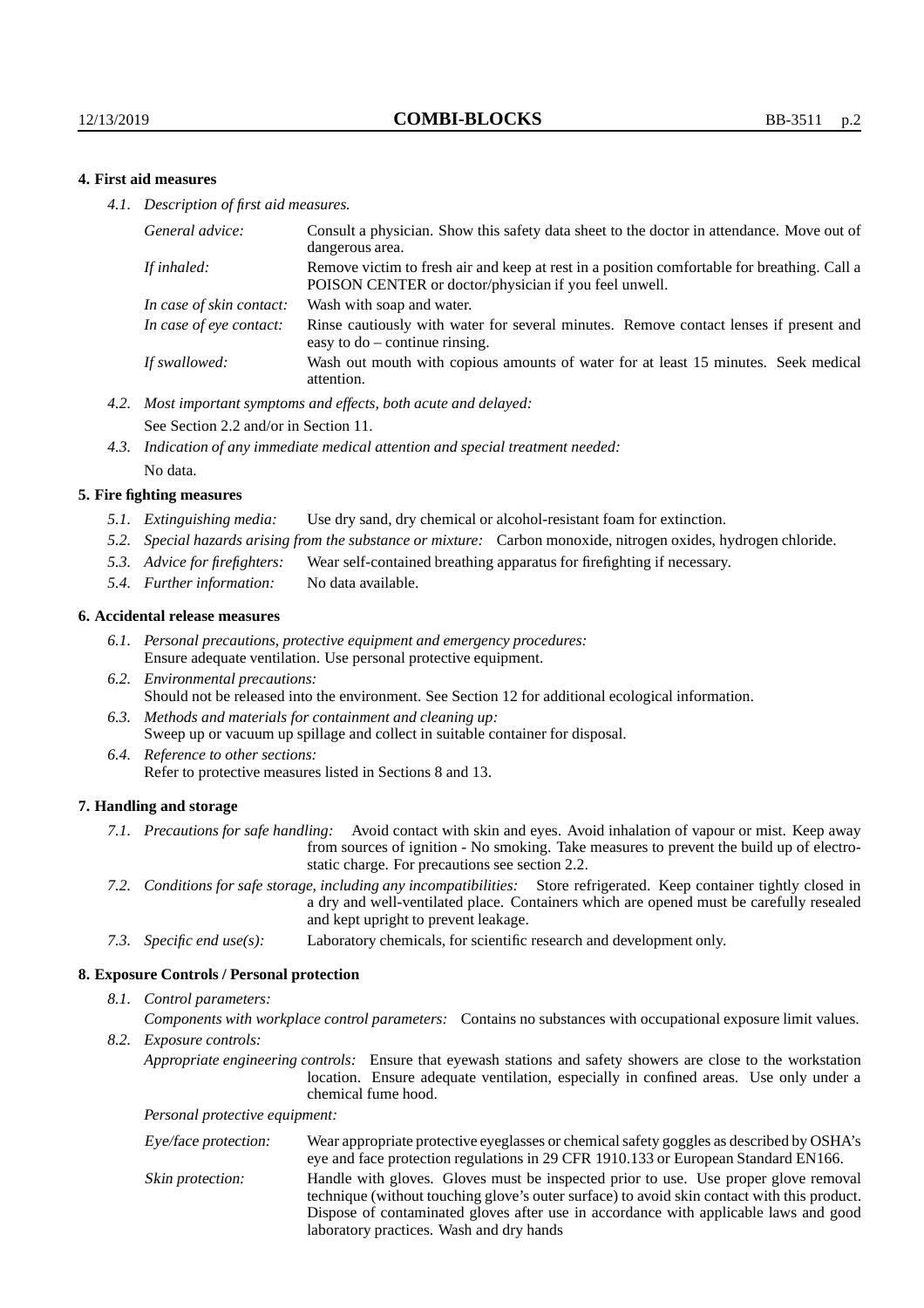| <b>Body Protection:</b> | Complete suit protecting against chemicals, Flame retardant antistatic protective clothing.                       |
|-------------------------|-------------------------------------------------------------------------------------------------------------------|
|                         | The type of protective equipment must be selected according to the concentration and                              |
|                         | amount of the dangerous substance at the specific workplace.                                                      |
| Respiratory protection: | No protective equipment is needed under normal use conditions.                                                    |
|                         | Control of environmental exposure: Prevent further leakage or spillage if safe to do so. Do not let product enter |
|                         | drains.                                                                                                           |

## **9. Physical and chemical properties**

*9.1. Information on basic physical and chemical properties*

| (a)                        | Appearance:                                   | Solid          |
|----------------------------|-----------------------------------------------|----------------|
| (b)                        | Odour:                                        | No data        |
| (c)                        | Odour Threshold:                              | No data        |
| (d)                        | pH:                                           | No data        |
| (e)                        | Melting point/freezing point:                 | $120 - 140$ °C |
| (f)                        | Initial boiling point and boiling range:      | No data        |
| (g)                        | Flash point:                                  | No data        |
| (h)                        | Evaporatoin rate:                             | No data        |
| (i)                        | Flammability (solid, gas):                    | No data        |
| (j)                        | Upper/lower flammability or explosive limits: | No data        |
| $\left( k\right)$          | Vapour pressure:                              | No data        |
| $\left( \mathrm{l}\right)$ | Vapour density:                               | No data        |
| (m)                        | Relative density:                             | No data        |
| (n)                        | Water solubility:                             | No data        |
| $\circ$                    | Partition coefficient: n-octanol/water:       | No data        |
| (p)                        | Auto-ignition:                                | No data        |
| (q)                        | Decomposition temperature:                    | No data        |
| (r)                        | Viscosity:                                    | No data        |
| (s)                        | Explosive properties:                         | No data        |
| (t)                        | Oxidizing properties:                         | No data        |

*9.2. Other safety information:*

| Formula          | $C_6H_7BCINO_2$ |
|------------------|-----------------|
| Molecular weight | 171.4           |
| CAS Number       | 913835-86-6     |

## **10. Stability and reactivity**

- *10.1. Reactivity* No data
- *10.2. Chemical stability* Stable under recommended storage conditions.
- *10.3. Possibility of hazardous reactions* No data
- *10.4. Conditions to avoid*
- *10.5. Incompatible material* No data.
- *10.6. Hazardous decomposition products:*

Hazardous decomposition products formed under fire conditions: Carbon monoxide, nitrogen oxides, hydrogen chlo-

|                               | ride.          |
|-------------------------------|----------------|
| Other decomposition products: | No data        |
| In the event of fire:         | See Section 5. |

## **11. Toxicological information**

*11.1 Information on toxicological effects*

| Acute toxicity:                    | No data available.                |
|------------------------------------|-----------------------------------|
| Skin irritation/corrosion:         | No data available.                |
| Eye damage/irritation:             | Causes serious eye irritation.    |
| Respiratory or skin sensitization: | May cause respiratory irritation. |
| Germ cell mutagenicity:            | No data available.                |
| Carcinogenicity:                   | No data available.                |